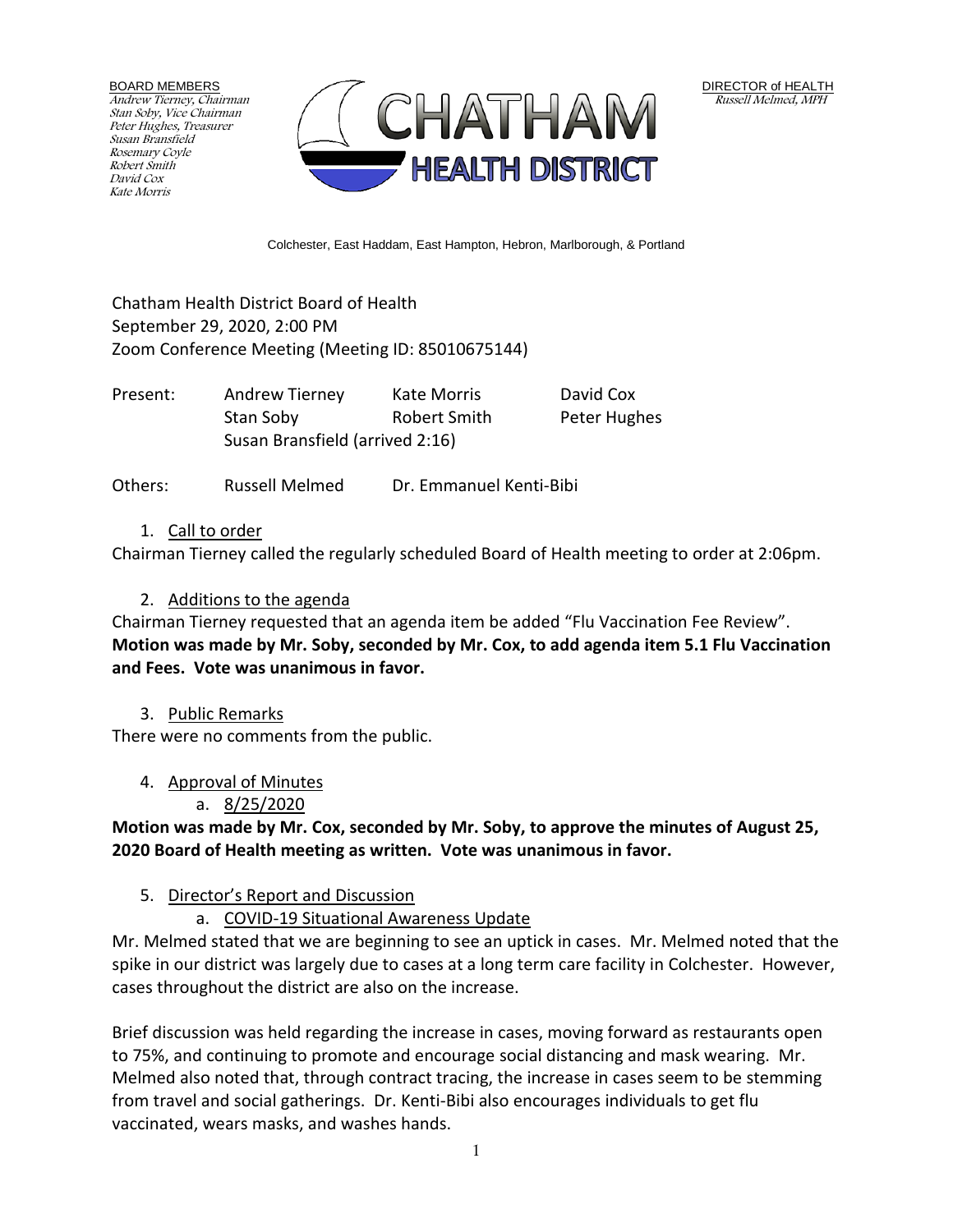Discussion was also held regarding the possible misperception residents may have of the number of cases within the district and associating them primarily to the long term care facilities. Recommendation was made to separate them out in order to reflect the actual number of cases throughout the community.

### b. Contact Tracing

Mr. Melmed stated that there has been more resistance with contract tracing, individuals troubled with the fact that we know who they are and that they are positive and they do not want to share any information.

## c. COVID-19 Sector Rules Enforcement

Mr. Melmed stated that we are continuing to receive complaints about establishment not following rules. We are also receiving lots of calls regarding gatherings; number of people, where they can be held, etc.

## d. COVID-19 Vaccine update

Mr. Melmed stated that although there is no date as to when the vaccine will be out we are being advised to prepare for vaccinating Tear 1 agency partners; police, fire, ems. We are beginning to assess individuals requiring the vaccine and venues to conduct vaccinations. When the vaccine is delivered it will come with a "push pack", continuing all equipment for vaccinating; gloves, masks, wipes, needles.

## e. Environmental Health

Mr. Melmed stated that the environmental health staff continues to be very busy with land use as well as enforcement of sector rules.

# f. Community Health

Mr. Melmed stated that Vickie Han has completed the last chronic disease management program for the Block Grant. Mr. Melmed also noted that Ms. Han has been extremely busing with the chronic disease program, planning flu clinics and all contract tracing. Mr. Melmed also stated that Chatham Health District (Ms. Han) was recognized by the State as being one of only 10 health departments conducting our own contact tracing, 7 days a week, in the State system since the beginning. Mr. Melmed stated that he is currently working to bring on a couple of volunteers to assist, as well as posting for a part-time Health Educator/Covid19 Coordinator through the ELC Grant.

### g. Staffing

Mr. Melmed stated that we have posted for a full-time sanitarian, reminding the Board that he collapsed the 2 part-time positions to 1 full-time position. Mr. Melmed noted that he did offer the position to our current part-timer, who did decline. Mr. Melmed stated that the part-time Health Educator/Covid 19 Coordinator has also been offered to our current part-time sanitarian.

# h. YTD Expenditure and Revenue

Mr. Melmed stated that we are currently one quarter into the budget year, currently on track with expenses and revenues. However, we have already expended our budgeted line item for overtime. Mr. Melmed is hopeful that the ELC Grant is approved as submitted.